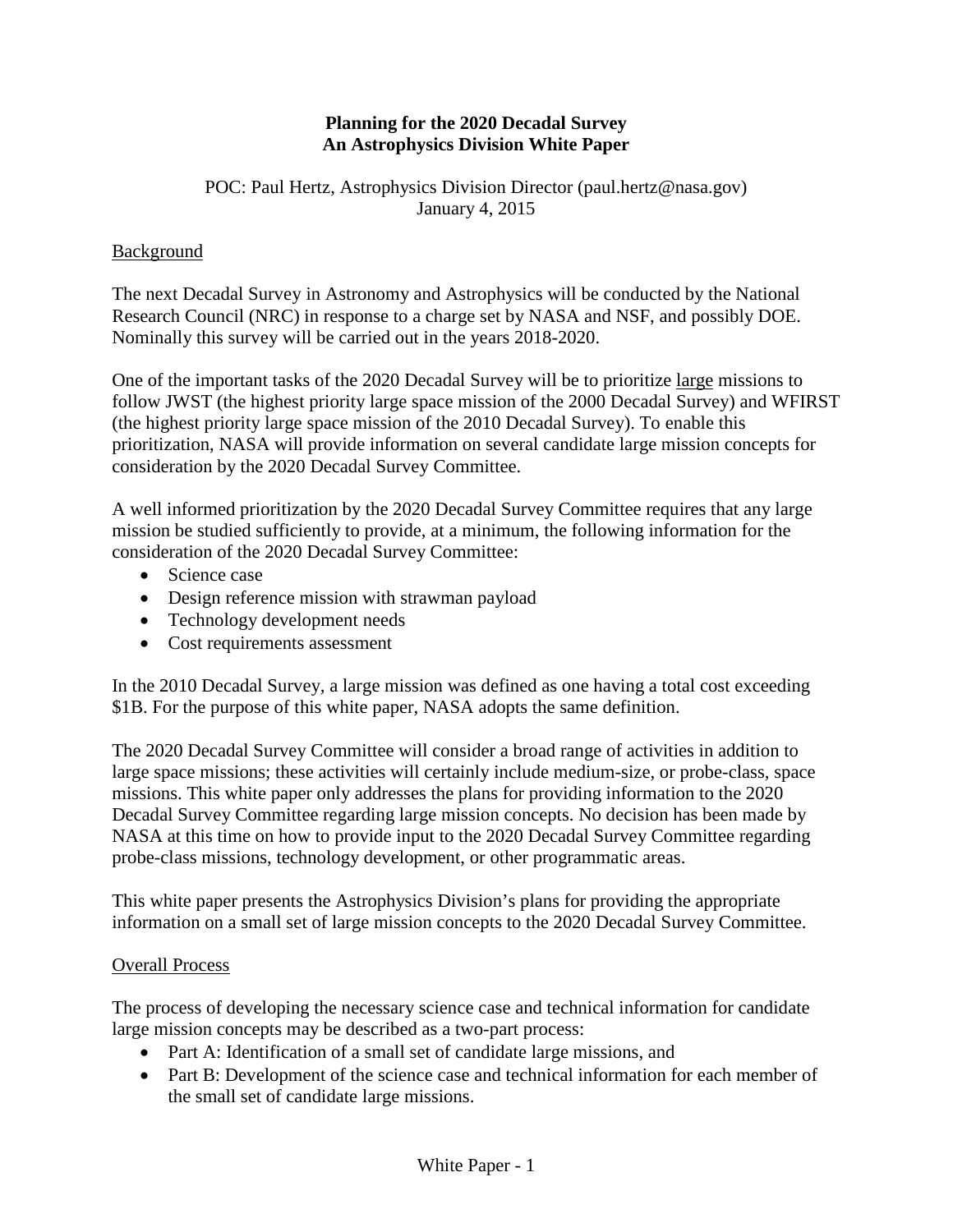Part A must include community discussion followed by a NASA decision on which candidate large mission concepts to study. Part B must include designation of appropriate communitybased science and technical teams, an iterative study process, and a cost and technology readiness assessment.

# Part A: Identification of mission concepts for study

It is not necessary to start from a blank sheet of paper to identify the community's highest priority mission concepts for the coming decades. The community has invested considerable resources in discussing notional mission concepts for consideration as large missions following JWST and WFIRST.

The 2010 Decadal Survey, *New Worlds New Horizons in Astronomy and Astrophysics<sup>1</sup>* , provides advice to NASA on technology investments that should be made to enable consideration of missions by future NRC studies, including the 2020 Decadal Survey.

The 2014 NASA Visionary Roadmap, *Enduring Quests, Daring Visions<sup>2</sup>* , provides multiple notional missions in the so-called formative era which have been identified as the missions required to advance NASA's strategic objective in astrophysics, as well as the science goals of the 2010 Decadal Survey, in the period beyond the current decade.

NASA expects to draw candidate mission concepts from the missions discussed in these strategic documents.

The following missions (in alphabetical order) are explicitly discussed in these documents, and these missions form the starting place for any discussion:

- CMB Polarization Surveyor 2010 Decadal Survey and Visionary Roadmap; consider studying as a Probe
- Far-IR Surveyor Visionary Roadmap
- Gravitational Wave Surveyor 2010 Decadal Survey and Visionary Roadmap; to be implemented as US contribution to ESA L3 mission
- Habitable-Exoplanet Imaging Mission 2010 Decadal Survey
- UV/Optical/IR Surveyor 2010 Decadal Survey and Visionary Roadmap; science case assumes successful JWST and WFIRST missions
- X-ray Surveyor Visionary Roadmap; science case assumes successful ESA Athena (2010 Decadal Survey) mission

The Gravitational Wave (GW) Surveyor is the highest ranked large mission after WFIRST in the 2010 Decadal Survey. NASA is planning to partner with ESA on its L3 GW observatory. As long as that mission remains viable, NASA's plans for realizing a space-based GW observatory are focused on an ESA-led, NASA-supported L3 mission. During the current decade, NASA will

 $1$  http://www.nap.edu/openbook.php?record id=12951

<sup>&</sup>lt;sup>2</sup> http://science.nasa.gov/astrophysics/documents/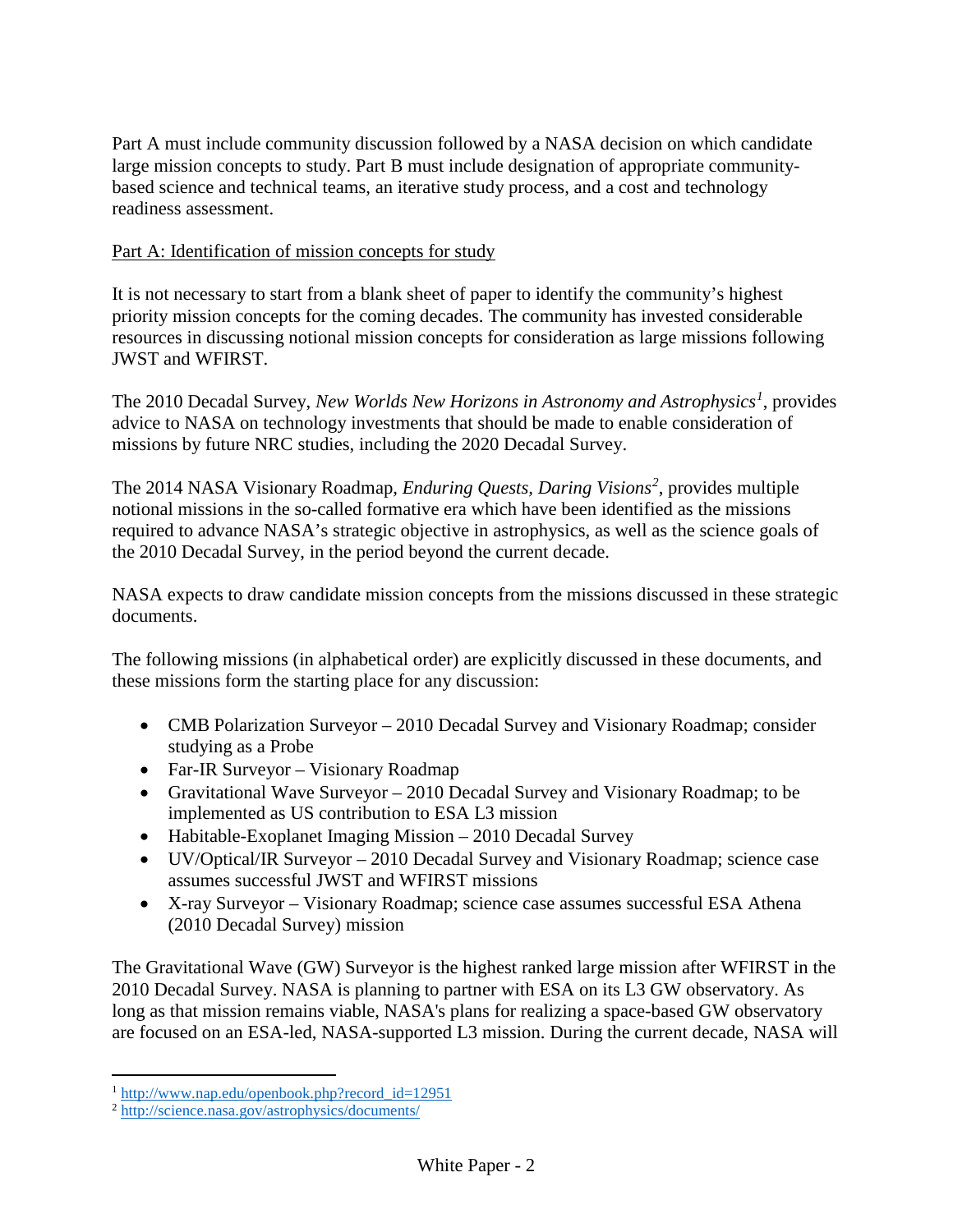participate with ESA in the preparatory studies that will lead toward the L3 GW observatory. NASA and the U.S. community participate in ESA's Gravitational Observatory Assessment Team (GOAT) and will participate in subsequent studies. NASA will also study participation in L3 at various levels to identify its proper role in the L3 mission, and conduct the necessary technology development and other activities (including a successful LISA Pathfinder) that will lead toward the L3 mission. Therefore a large mission study similar to the ones discussed here is not required for the GW Surveyor.

Based on concepts that have been proposed as a NASA Astrophysics Explorer, as an ESA Mclass mission, and as a JAXA strategic mission, a CMB Polarization Surveyor should be realizable as a probe-class mission; for this reason, a CMB Polarization Surveyor is not included as a candidate large mission concept. The 2010 Decadal Survey specifically calls out for a middecade review of the science and technology that support a CMB Polarization Surveyor. The mid-decade review, rather than a large mission concept study, will provide input regarding the future of a CMB Polarization Surveyor.

Recognizing that, at most, 1-2 large missions prioritized by the 2020 Decadal Survey will result in new starts as NASA-led missions prior to the 2030 Decadal Survey, and recognizing that limited technology development funds are available to advance any technology needs identified for these mission concepts, NASA intends to study a set containing only a small number  $(\sim 3-4)$ of candidate large mission concepts.

The process planned for identifying a small set of candidate mission concepts is as follows.

- 1. A small set of notional large mission concepts will be nominated by the Director of the NASA Astrophysics Division. Nominated large mission concepts will be drawn from existing strategic planning studies: *New Worlds, New Horizons in Astronomy and Astrophysics* and *Enduring Quests, Daring Visions*.
- 2. Each of the three astrophysics Program Analysis Groups (PAGs: Cosmic Origins PAG<sup>3</sup>, Exoplanet Exploration PAG<sup>4</sup>, Physics of the Cosmos PAG<sup>5</sup>) will solicit community input to modify the starting set of mission concepts by adding or subtracting large mission concepts. The PAGs will consider what set of mission concepts should be studied to advance astrophysics as a whole; there is no desire for mission concepts to be identified as "belonging" to specific Programs or PAGs. Each PAG will submit a report for consideration by the NAC Astrophysics Subcommittee; the PAGs may choose to work together and submit coordinated or joint reports.
- 3. At its fall 2015 meeting, the NAC Astrophysics Subcommittee will consider the three PAG reports and suggest to NASA a consolidated small set of large mission concepts for study.
- 4. The Director of the NASA Astrophysics Division will decide which large mission concepts will be studied as input for the 2020 Decadal Survey. The reports from the PAGs and the Astrophysics Subcommittee will inform this decision. An important consideration will be the likelihood that the 2020 Decadal Survey Committee will prioritize the mission as a large strategic mission to follow JWST and WFIRST in the 2020s.

<sup>3</sup> http://cor.gsfc.nasa.gov/copag/ 4 [https://exep.jpl.nasa.gov/exopag/](https://exoplanets.nasa.gov) 5 http://pcos.gsfc.nasa.gov/physpag/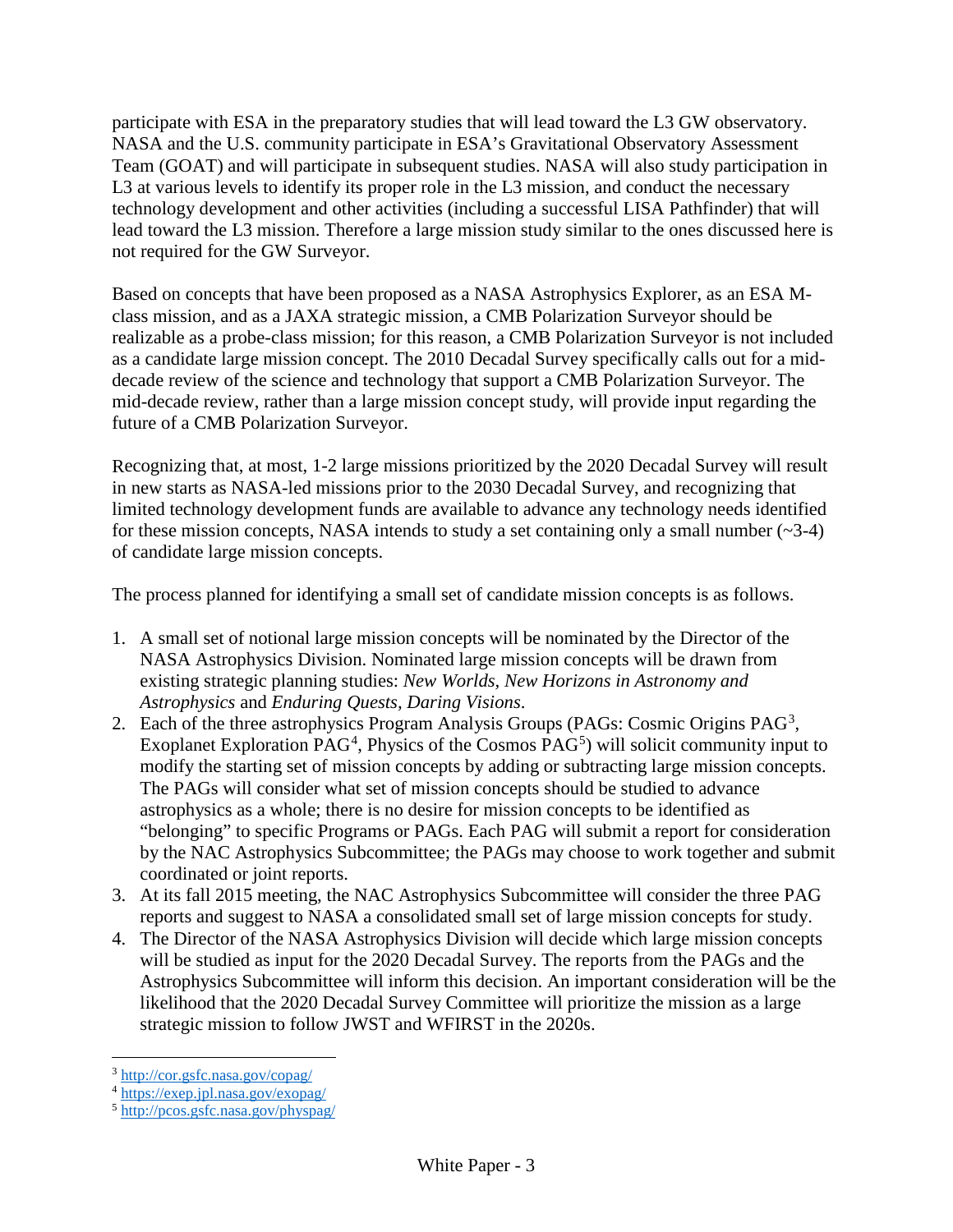The anticipated timeline for the identification of a small set of large mission concept studies is:

- November 2014 Discussion of this plan with the NAC Astrophysics Subcommittee and the NRC Committee on Astronomy and Astrophysics<sup>6</sup>
- December 2014 Presentation of this plan to the Executive Committees of the PAGs
- January 2015 Announcement of this process to the PAGs, including formal charges, in a joint PAG meeting prior to the AAS meeting in Seattle<sup>7</sup>
- January 2015 Summer 2015 Community discussion and input led by the PAG Executive Committees. Each PAG will determine an appropriate process for community discussion and input. The PAG process will include input from the broad astronomical community, optionally including one or more open meetings of the PAG (associated with an existing community meeting, a stand-alone meeting, or a virtual meeting). Each PAG will develop a public report for submission to the NAC Astrophysics Subcommittee.
- Fall 2015 Meeting of the NAC Astrophysics Subcommittee to consider the three PAG reports and report to NASA a small set of large mission concepts for study. Fall 2015 Decision by the Astrophysics Division Director identifying the small set of candidate large missions that will be studied by NASA as input for the 2020 Decadal Survey.

The large mission concept studies will be identified and announced in time for proposals addressing technology needs to be submitted in March 2016 to the APRA and SAT elements of ROSES-15.

The Astrophysics Program Offices at GSFC (Cosmic Origins/Physics of the Cosmos Program Office) and JPL (Exoplanet Exploration Program Office) will support the PAG activities in their program areas including support for workshops, communication, and reports.

## Part B: Mission concept studies

The detailed process through which NASA will conduct a small number of mission concept studies will be fleshed out between now and the beginning of the studies in early FY2016. It is anticipated at the time of the writing of this document that the process will include the following:

- A Science and Technology Definition Team (STDT) will be appointed for each mission concept study selected by the Astrophysics Division Director. The Astrophysics Division will issue an open call to the community for applications for membership. Membership, including a Chair or Co-Chairs, will be appointed for each STDT by the Astrophysics Division Director. A charter will be created for each STDT as well. A NASA Center scientist will be appointed as the study scientist for each study.
- Each study will be assigned by the Astrophysics Division Director to a NASA Center for execution; this could be any Center with capability and interest in managing the study. The

 $\overline{a}$ 

<sup>6</sup> http://science.nasa.gov/science-committee/subcommittees/nac-astrophysics-subcommittee/ 7 http://science.nasa.gov/astrophysics/documents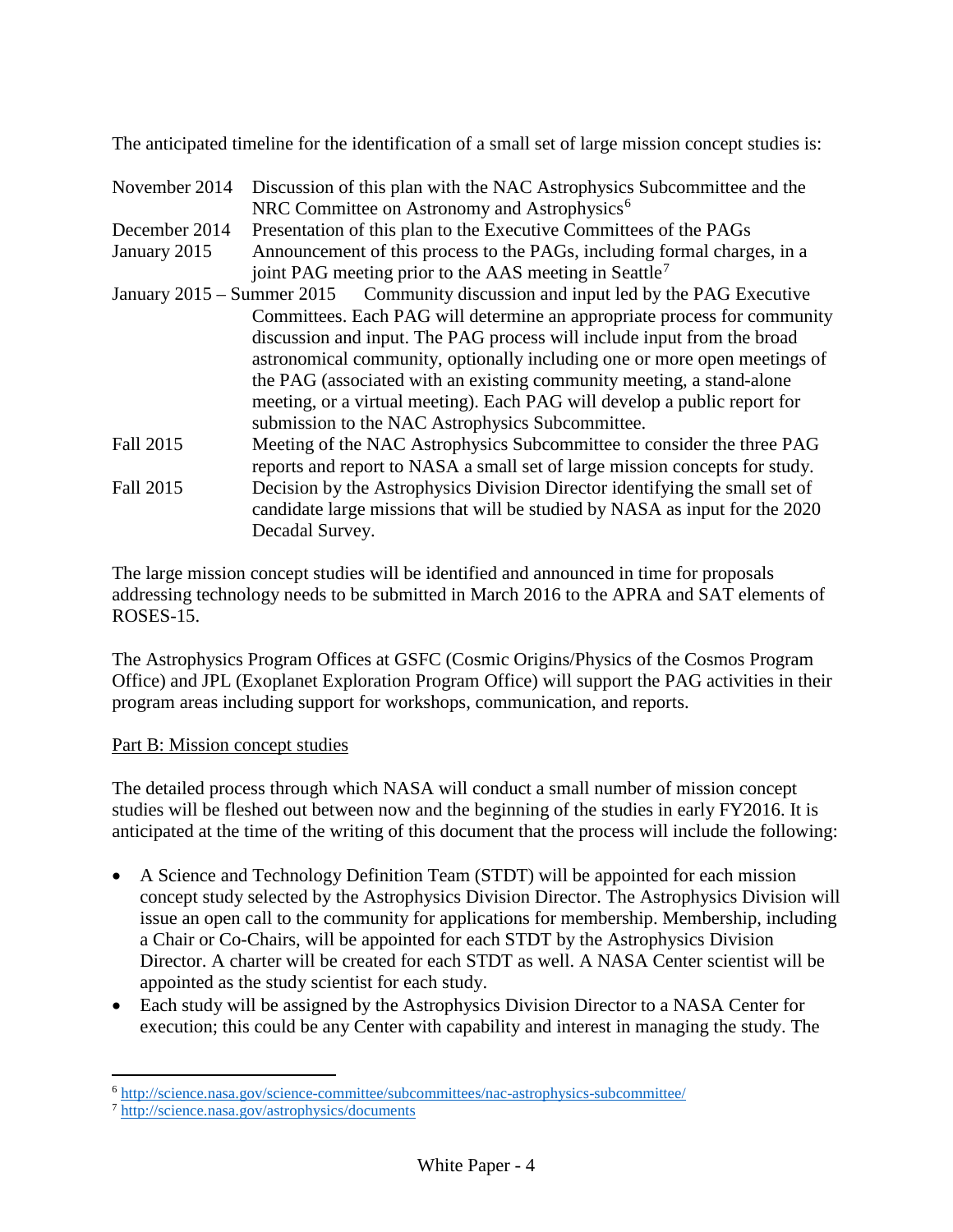Center will provide a study manager and appropriate engineering support to the STDT. A Center scientist will be appointed as the study scientist for each study.

- Oversight of each study will be assigned to an Astrophysics Program Office at GSFC (Cosmic Origins/Physics of the Cosmos Program Office) or JPL (Exoplanet Exploration Program Office). Oversight includes representing HQ to ensure that the "right" product is delivered to HQ and eventually to the NRC.
- The STDT will define science objectives and a strawman payload for the mission concept. The STDT will also identify the technology development requirements for the mission concept. The Center study team will develop a design reference mission and conduct a cost assessment, with the participation of the STDT, and with the possibility of iteration in order to identify a cost-effective approach.
- The STDT will issue at least one interim report that includes a draft science case, a draft strawman payload and design reference mission, and technology development requirements. This draft report will be used as input to NASA's technology development funding process, including funding by SMD's Strategic Astrophysics Technology (SAT) and Astrophysics Research and Analysis (APRA) programs and by STMD's technology development or SBIR/STTR programs.
- It is anticipated that the process will require multiple meetings of the STDT, usually by phone and occasionally in person. It is also anticipated that the process will require several iterations between the STDT and the Center study team to develop a cost-effective design reference mission.
- The STDT will issue a final report that includes a science case with proposed science objectives, a strawman payload, a design reference mission, and technology development required to enable a new mission start.
- NASA will also conduct a cost assessment. These products will be developed in time to be submitted to the 2020 Decadal Survey Committee at an appropriate point in its study process.

# Management

The process will be overseen by the Astrophysics Division, specifically the Program-level Program Scientists and Program Executives at HQ. A HQ study-level program scientist and/or program executive may be designated for each study.

The Astrophysics Division will be supported by the Astrophysics Program Offices at GSFC (PCOS/COR) and JPL (ExEP). Oversight of each study will be assigned to one of the three Astrophysics Program Offices. The assigned Astrophysics Program Office will appoint an appropriate mission manager to oversee each study.

Execution of the studies will be led by a Study manager and engineering support at a designated NASA Center. This could be any Center with capability and interest in managing the study. A study team could involve personnel and capabilities from more than one center.

Funding for the studies will be provided through the Astrophysics Programs' SR&T budget line.

Funding for identified technology development may be provided through the SAT program and other funding lines (including APRA and, if appropriate, STMD technology development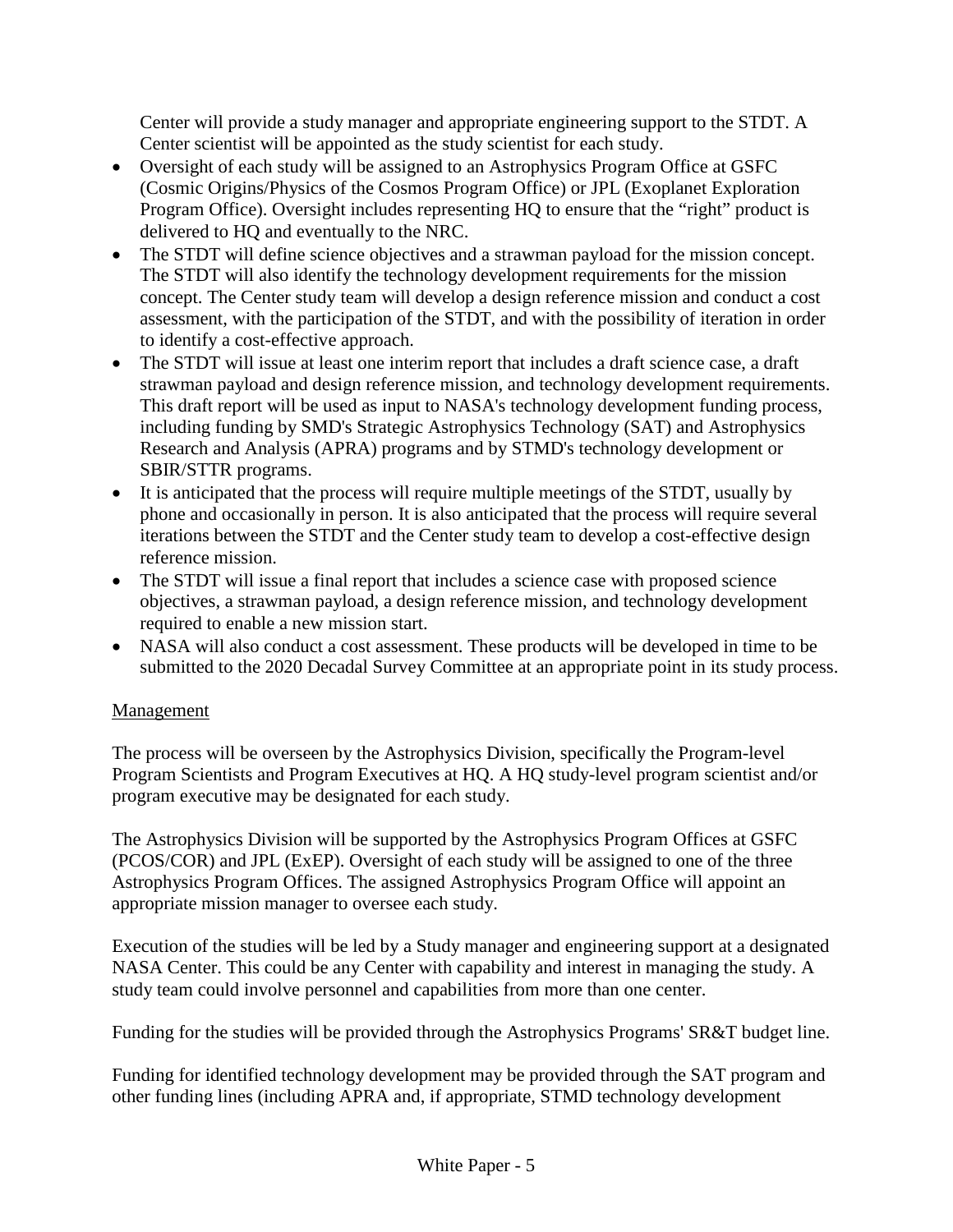programs). It is likely that there will be insufficient technology funding to advance all technologies to the targeted TRLs, so prioritization will be made by the Astrophysics Division based on peer review and other programmatic considerations.

Eventually, one or more of the mission concepts studied will become formal NASA projects and pass through the phases of formulation, implementation, and operation. The decision on assigning a project to a Center belongs to the NASA Administrator and his senior managers. There is no guarantee that the Center that leads a large mission concept study will be the Center selected to implement the mission.

#### Probe-class (medium size) mission concepts

No decision has been made by NASA at this time on how to provide input to the 2020 Decadal Survey Committee regarding probe-class missions. There are multiple paths to identifying probeclass mission concepts, and none have been precluded at this time.

During the process of considering large mission concepts, probe-class mission concepts might be identified. Should a PAG wish to highlight potential probe-class missions, to inform any future process for considering probe-class mission studies, such information may be appended to its report.

Each of the STDTs for large mission concepts will be challenged to identify one or more probeclass versions of their mission and to estimate the percentage of the original science case that can be achieved.

The Mid-Decade Review may provide recommendations to NASA regarding the value of probeclass mission concept studies in advance of the 2020 Decadal Survey. Should NASA conduct stand-alone probe-class mission concept studies, they would be initiated no earlier than FY2017.

## Acronym Glossary

| <b>APRA</b>  | Astrophysics Research and Analysis (a ROSES program element) |
|--------------|--------------------------------------------------------------|
| CMB          | <b>Cosmic Microwave Background</b>                           |
| <b>COPAG</b> | Cosmic Origins PAG                                           |
| <b>COR</b>   | Cosmic Origins Program (a NASA Astrophysics Program)         |
| <b>DOE</b>   | Department of Energy                                         |
| ESA          | European Space Agency                                        |
| ExEP         | Exoplanet Exploration Program (a NASA Astrophysics Program)  |
| ExoPAG       | <b>Exoplanet Exploration PAG</b>                             |
| <b>GSFC</b>  | Goddard Space Flight Center                                  |
| <b>GW</b>    | <b>Gravitational Wave</b>                                    |
| HQ           | <b>NASA Headquarters</b>                                     |
| <b>IR</b>    | <b>Infrared</b>                                              |
| JAXA         | Japanese Aerospace Exploration Agency                        |
| <b>JPL</b>   | <b>Jet Propulsion Laboratory</b>                             |
| <b>JWST</b>  | James Webb Space Telescope                                   |
|              |                                                              |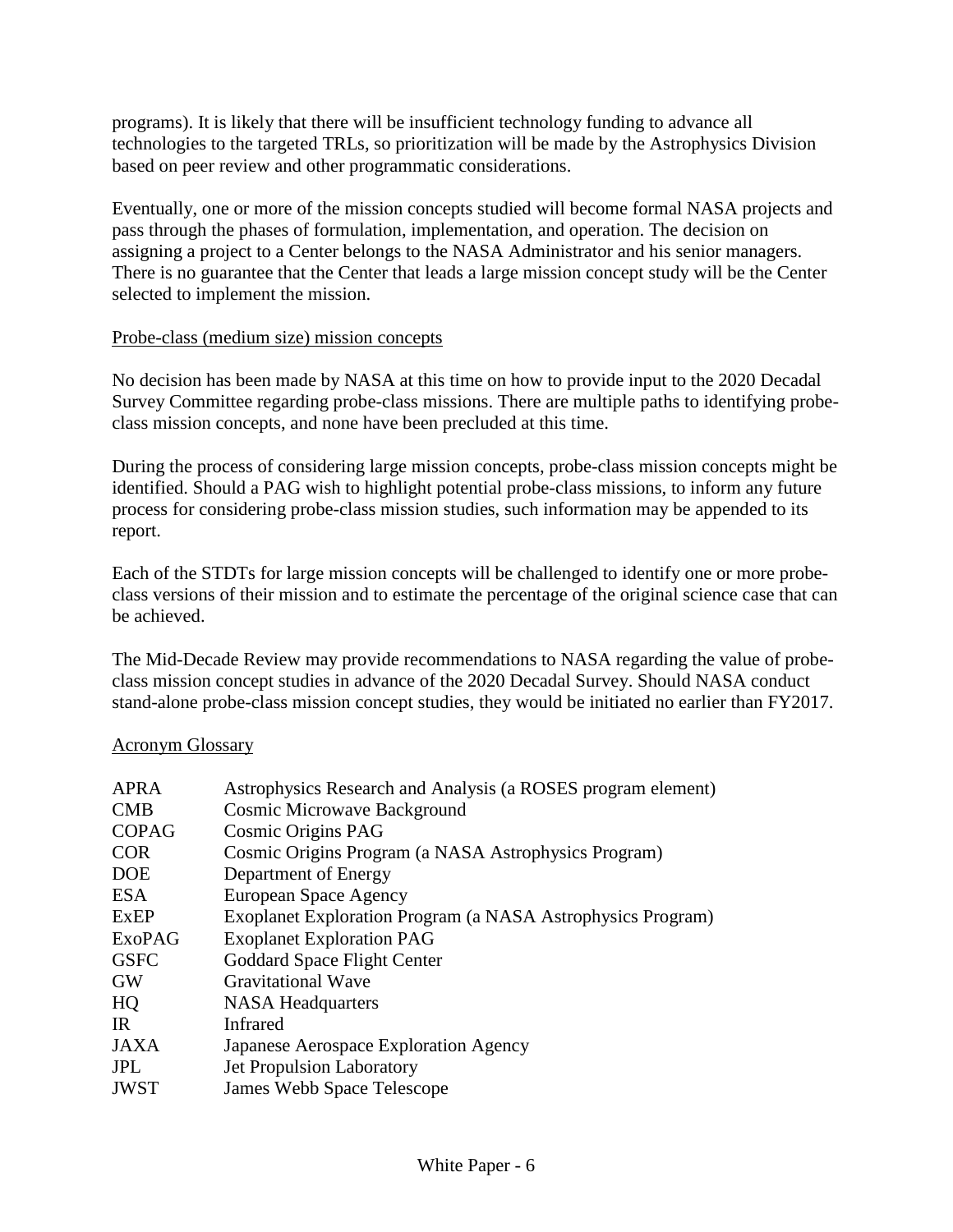| <b>NAC</b>     | NASA Advisory Council                                                    |
|----------------|--------------------------------------------------------------------------|
| <b>NASA</b>    | National Aeronautics and Space Administration                            |
| <b>NRC</b>     | <b>National Research Council</b>                                         |
| <b>NSF</b>     | <b>National Science Foundation</b>                                       |
| <b>PAG</b>     | Program Analysis Group                                                   |
| <b>PCOS</b>    | Physics of the Cosmos Program (a NASA Astrophysics Program)              |
| PhysPAG        | Physics of the Cosmos PAG                                                |
| <b>ROSES</b>   | Research Opportunities in Space and Earth Sciences (a NASA solicitation) |
| <b>SAT</b>     | Strategic Astrophysics Technology (a ROSES program element)              |
| <b>SBIR</b>    | <b>Small Business Innovation Research program</b>                        |
| <b>SMD</b>     | <b>Science Mission Directorate</b>                                       |
| SR&T           | <b>Supporting Research and Technology</b>                                |
| <b>STDT</b>    | Science and Technology Definition Team                                   |
| <b>STMD</b>    | <b>Space Technology Mission Directorate</b>                              |
| <b>STTR</b>    | <b>Small Business Technology Transfer program</b>                        |
| TRL            | <b>Technology Readiness Level</b>                                        |
| UV <sub></sub> | Ultraviolet                                                              |
| <b>WFIRST</b>  | Wide Field Infrared Survey Telescope                                     |

# **End of White Paper**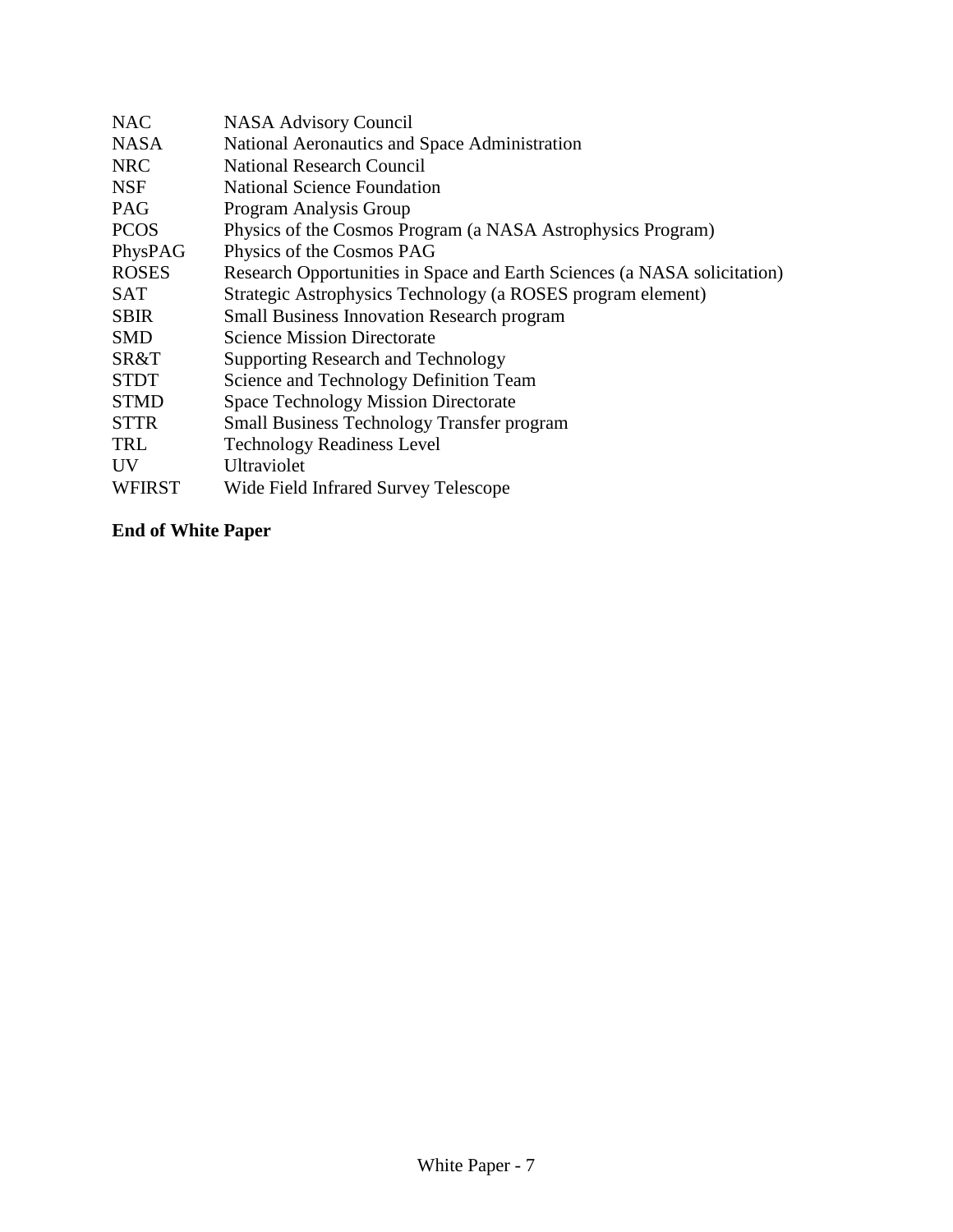# **Charge to the Astrophysics PAGs regarding Large Mission Concept Studies January 4, 2015**

# **Background**

One of the important tasks of the 2020 Decadal Survey will be to prioritize large missions to follow JWST (the highest priority large space mission of the 2000 Decadal Survey) and WFIRST (the highest priority large space mission of the 2010 Decadal Survey). To enable this prioritization, NASA will provide information on several candidate large mission concepts for consideration by the 2020 Decadal Survey Committee.

Existing strategic planning documents, including the 2010 Decadal Survey, *New Worlds, New Horizons in Astronomy and Astrophysics*, and the NASA Astrophysics Visionary Roadmap, *Enduring Quests, Daring Visions: NASA Astrophysics in the Next Three Decades*, provide candidate mission concepts for the large missions that will follow JWST and WFIRST and could be developed in parallel to ESA's Euclid, Athena, and L3 missions in which NASA is participating. These documents have been developed by the astrophysics community and provide the starting point for planning future missions.

Taking into account current programmatic considerations, NASA has identified a small set of candidate large mission concepts to be studied sufficiently to provide appropriate information for the consideration of the 2020 Decadal Survey Committee. The members of the small set follow, in alphabetical order.

- Far IR Surveyor The Astrophysics Visionary Roadmap identifies a Far IR Surveyor with improvements in sensitivity, spectroscopy, and angular resolution.
- Habitable-Exoplanet Imaging Mission The 2010 Decadal Survey recommends that a habitable-exoplanet imaging mission be studied in time for consideration by the 2020 decadal survey.
- UV/Optical/IR Surveyor –The Astrophysics Visionary Roadmap identifies a UV/Optical/IR Surveyor with improvements in sensitivity, spectroscopy, high contrast imaging, astrometry, angular resolution and/or wavelength coverage. The 2010 Decadal Survey recommends that NASA prepare for a UV mission to be considered by the 2020 decadal survey.
- X-ray Surveyor The Astrophysics Visionary Roadmap identifies an X-ray Surveyor with improvements in sensitivity, spectroscopy, and angular resolution.

The rationale for this small set of candidate large mission concepts is provided in the Astrophysics Division White Paper, *Planning for the 2020 Decadal Survey*<sup>8</sup> .

 $\overline{a}$ 

<sup>8</sup> http://science.nasa.gov/astrophysics/documents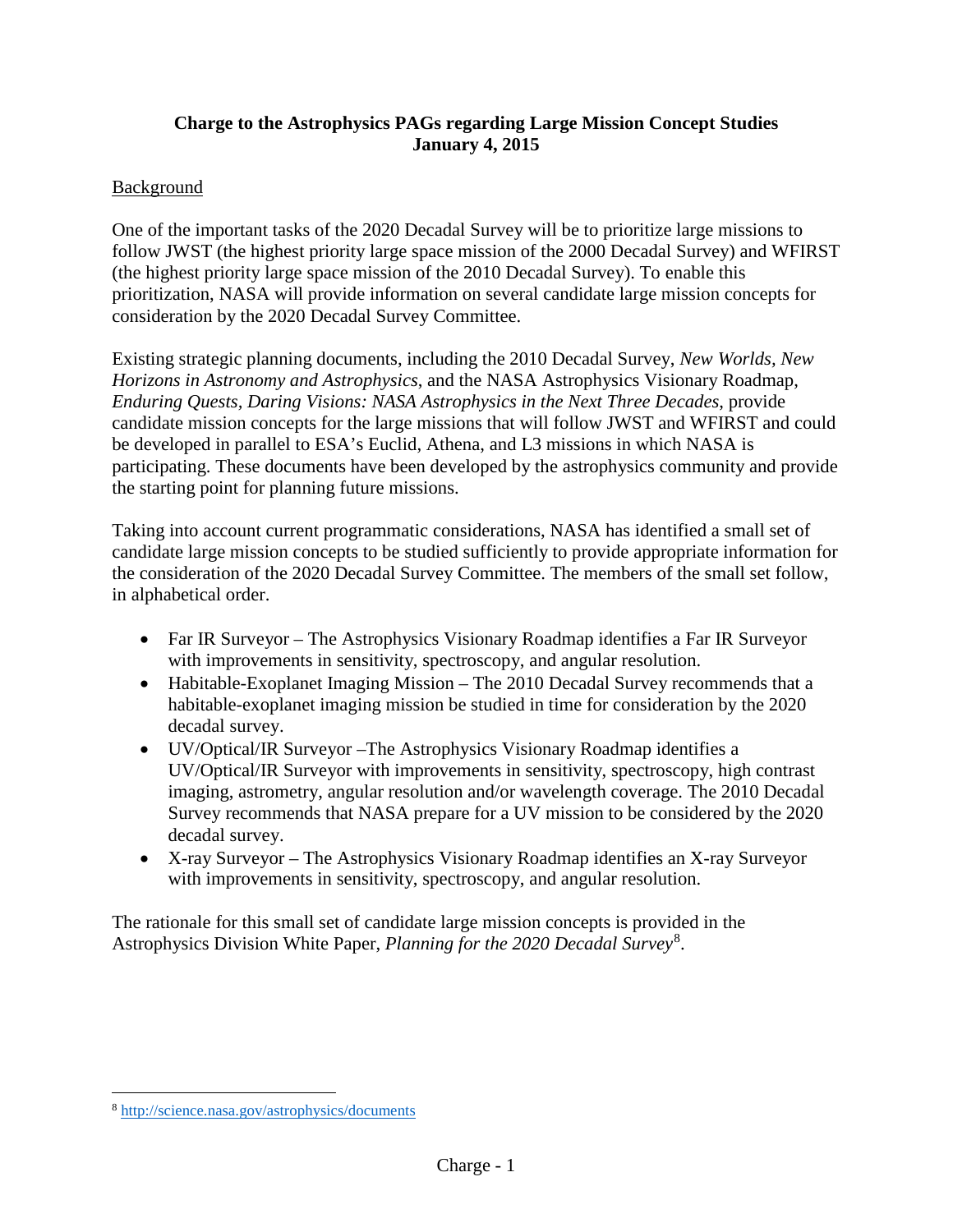#### Specific Charge to the Program Analysis Groups

Each of the three Astrophysics Program Analysis Groups (PAGs) – the Cosmic Origins Program Analysis Group (COPAG), the Exoplanet Exploration Program Analysis Group (ExoPAG), and the Physics of the Cosmos Program Analysis Group (PhysPAG) – are charged with reviewing this small set of candidate large mission concepts and suggesting additions, subtractions, and other useful commentary. The results of this review shall be reported to the NAC Astrophysics Subcommittee in the form of a report.

#### In particular,

- 1. Each PAG, under the leadership of its Executive Committee, shall broadly solicit the astronomy and astrophysics community for input to the report in an open and inclusive manner. To accomplish this, each PAG is empowered to envision and use its own process.
- 2. Each PAG will consider what set of mission concepts should be studied to advance astrophysics as a whole; there is no desire for mission concepts to be identified as "belonging" to a specific Program or PAG. Each PAG shall keep the number of large mission concepts in the set as small as possible. Each PAG is specifically charged to consider modifications and subtractions from the small set, and not just additions.
- 3. Each PAG shall produce a report, where it shall comment on all large mission concepts in its small set of large missions, including those in the initial small set and those added or subtracted. Where there is existing analysis to support it, PAGs are encouraged to comment on the cost range anticipated for large mission concepts. A suggested template for the report is given below. The PAGs may choose to work together and submit coordinated or joint reports.
- 4. Each PAG may choose to have one or more face-to-face or virtual meetings or workshops in developing its report; said meetings may be scheduled in proximity to existing community meetings or conferences. Limited funding is anticipated by the Astrophysics Division to support a dedicated face-to-face workshop. The Astrophysics Program Offices will support the PAGs in any logistics required to facilitate these activities.
- 5. Although there is no page limit for the report, each PAG shall strive to be succinct.
- 6. Each PAG shall submit its report in writing to the NAC Astrophysics Subcommittee no later than two weeks prior to its fall 2015 meeting (meeting schedule not yet known).

## Suggested Report Format

Every PAG is asked to submit a short public report of its analysis to the NAC Astrophysics Subcommittee by the date specified above. While there are no prescriptions for the format of the report (other than being succinct), some guidelines are provided. Each PAG will be free to structure its report as it sees fit.

It is suggested that each PAG report include the following:

- 1. Process followed by the PAG to solicit input from community (meetings, white papers, emails, etc.);
- 2. Brief description of the community response;